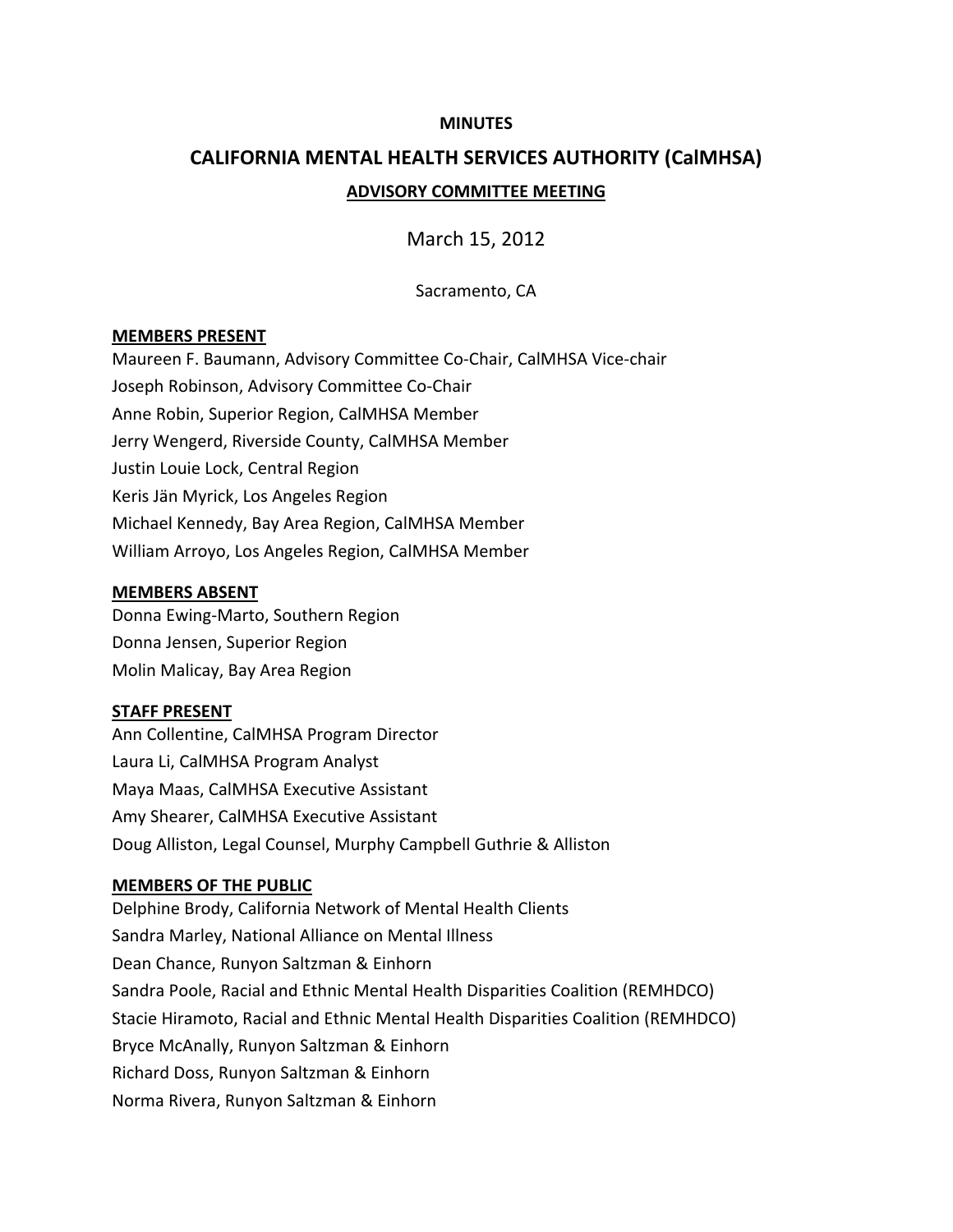**CalMHSA JPA Advisory Committee Meeting Minutes March 15, 2012 Page 2 of 4**

Estelle Saltzman, Runyon Saltzman & Einhorn Scott Rose, Runyon Saltzman & Einhorn Steven Purcell, NAMI California Kathleen Derby, NAMI California Jim Isherwood, Lake County Jamie Hannigan, Shasta County Marta McKenzie, Shasta County Roberta Rubinstein, Fischer Communications Brian Canning, Free Your Mind Projects Sonia Rubio, San Bernardino County Pat Oetzel, NAMI Shasta County Brenda Scott, NAMI California Jim Gilmer, Cyrus Urban Interchurch Sustainability Network (CUISN) Theresa Ly, Education Development Center (EDC) Kimberly Ganade‐Torres, San Francisco City and County Barbara Meyers, Alameda County Network of Mental Health Clients

#### **1. Call to Order**

Co‐Chair, Maureen Bauman, CalMHSA Board Member, Placer County, called the meeting to order at 3:00 p.m.

#### **2. Roll Call and Public Comment**

Co‐Chair Bauman called on Laura Li, CalMHSA Staff, who took roll and established a quorum. She then asked for any general public comment.

*Public comment was heard from the following individual(s): Delphine Brody, California Network of Mental Health Clients*

#### **3. Approval of the Agenda as Posted (or Amended)**

Co‐Chair Bauman entertained a motion for approval of the agenda.

*Action: Approval of the agenda as posted.*

*Motion: Ann Robin, MFT, Butte County Second: William Arroyo, MD, Los Angeles County Abstention: Keris Jän Myrick, Los Angeles Region*

*Motion approved unanimously.*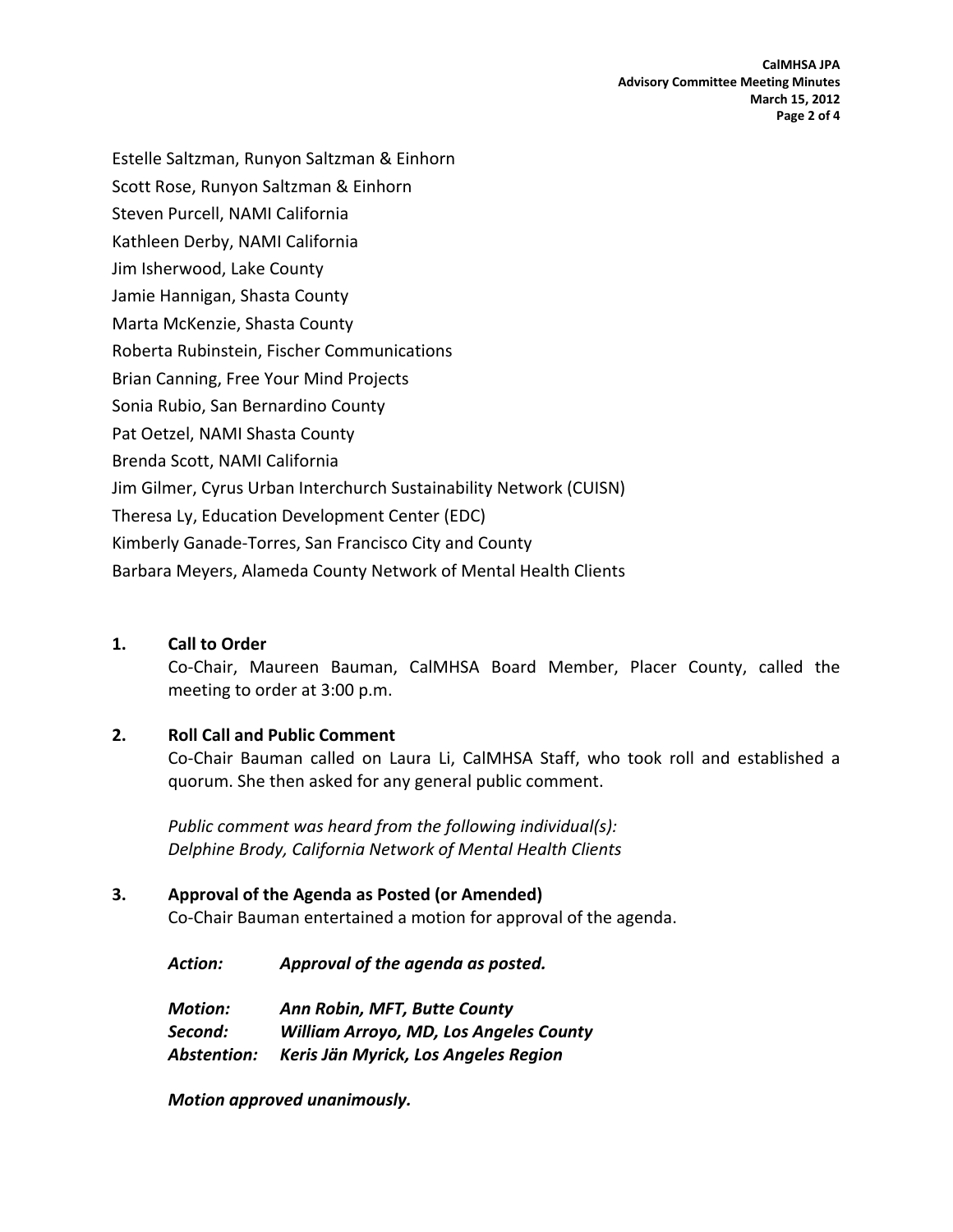**4. Approval of the minutes from the January 12, 2012 Advisory Committee meeting**

Co‐Chair Bauman asked for any changes to the January 12, 2012 Advisory Committee meeting minutes. Hearing none, she moved on to the next item.

## **5. Program Director's Report** *(verbal)*

Co‐Chair Bauman asked Ms. Collentine to give a verbal program report. Ms. Collentine reported the following:

- Staff is hard at work tracking deliverables and implementation
- More field visits are scheduled
- The First Amendment to the Statewide Implementation Work Plan will be presented to the Mental Health Services Oversight and Accountability Commission (MHSOAC) on March 23, 2012

### **6. Stigma and Discrimination Reduction – Social Marketing Campaign Overview**

Co‐Chair Bauman called on the team from Runyon, Saltzman & Einhorn (RS&E) to present on their stigma and discrimination reduction creative concepts. The RS&E team outlined their three‐part campaign focused on 11–13 year olds (inoculation), 14–24 year olds (mobilization) and adults 25 and older (influence) presenting sample radio spots and Web campaigns. Following their presentation, the RS&E team asked the committee and participating stakeholders for feedback. Extensive and detailed feedback was provided including:

- Making an effort to use the feedback of children with mental illness
- Considering other languages, starting with Spanish
- Using voices of non-standard English
- Using depictions of diversity
- Focusing on overall health

Ms. Collentine requested RS&E to present again at the May 10, 2012, Advisory Committee Meeting.

*Public comment was heard from the following individual(s): Delphine Brody, California Network of Mental Health Clients Sandra Marley, National Alliance on Mental Illness*

## **7. Advisory Committee Stakeholder Informal Roundtables**

Co‐Chair Bauman called on Ms. Collentine to present on staff's ideas for incorporating the roundtables with the California Mental Health Planning Council (CALMH) Board Meetings. At the April 22, 2012 CALMH Board Meeting, CalMHSA staff will present on the Statewide PEI projects and request input from stakeholders regarding